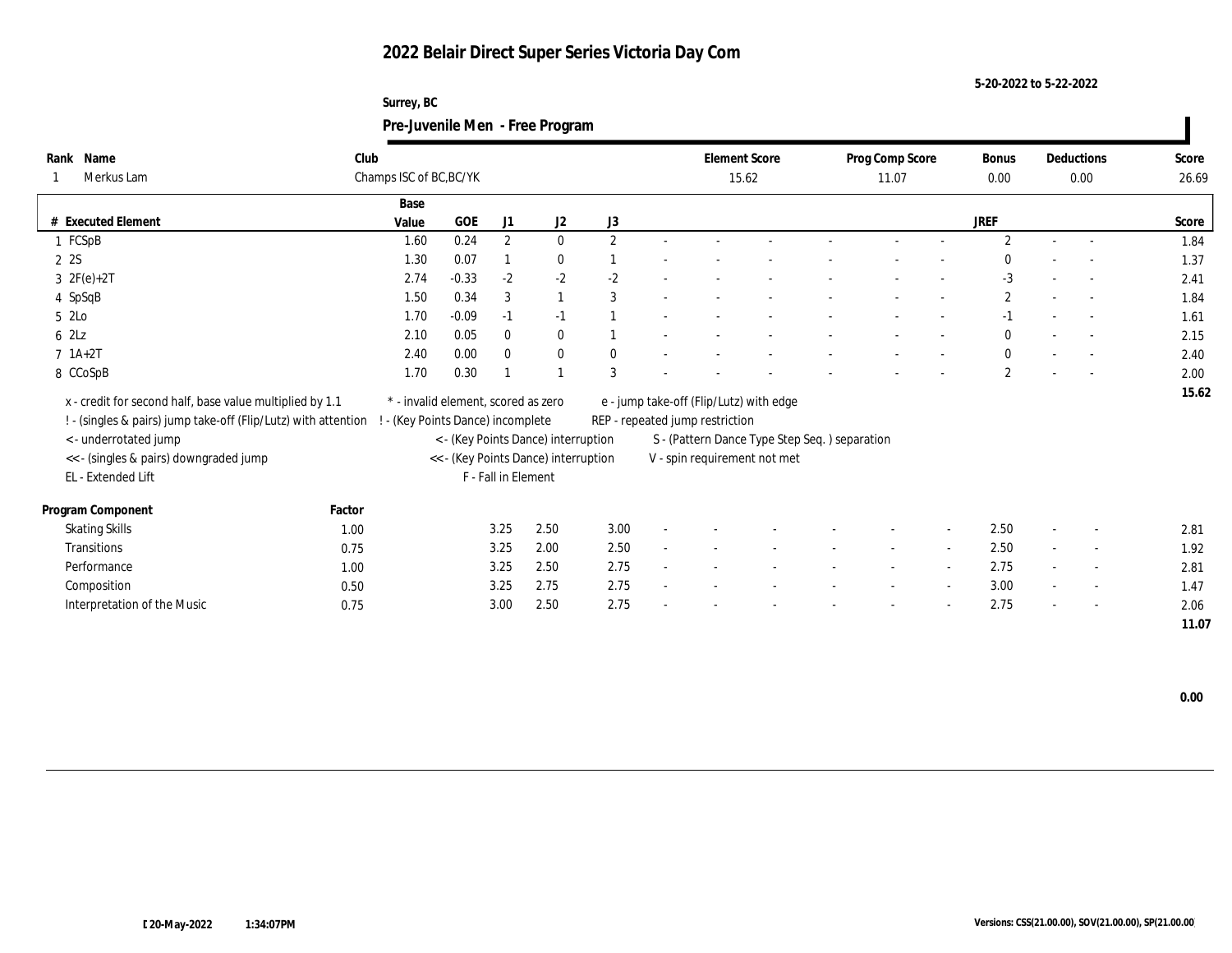#### **Surrey, BC Pre-Juvenile Men - Free Program**

|                                                                |                     |                                     |                     | $\tilde{\phantom{a}}$                |                |                                               |       |                 |                          |              |          |                          |       |
|----------------------------------------------------------------|---------------------|-------------------------------------|---------------------|--------------------------------------|----------------|-----------------------------------------------|-------|-----------------|--------------------------|--------------|----------|--------------------------|-------|
| Rank Name                                                      | Club                |                                     |                     |                                      |                | <b>Element Score</b>                          |       | Prog Comp Score |                          | Bonus        |          | Deductions               | Score |
| Julien Mok<br>$\mathbf{2}$                                     | Connaught SC, BC/YK |                                     |                     |                                      |                |                                               | 11.39 | 10.04           |                          | $0.00\,$     | $0.00\,$ |                          | 21.43 |
|                                                                | Base                |                                     |                     |                                      |                |                                               |       |                 |                          |              |          |                          |       |
| # Executed Element                                             | Value               | GOE                                 | J1                  | J2                                   | J3             |                                               |       |                 |                          | <b>JREF</b>  |          |                          | Score |
| 1 2Lo                                                          | 1.70                | 0.09                                | $\bf{0}$            | $\mathbf{1}$                         | $\mathbf{1}$   |                                               |       |                 |                          | $\Omega$     |          | $\sim$                   | 1.79  |
| 2ZFq                                                           | 1.80                | $-0.41$                             | $-5$                | $-1$                                 | $\mathbf{0}$   |                                               |       |                 |                          | $-3$         |          |                          | 1.39  |
| $3 \quad 2S+1LO$                                               | 1.80                | 0.03                                | $\mathbf{0}$        | $\bf{0}$                             |                |                                               |       |                 |                          | $\mathbf{0}$ |          | $\sim$                   | 1.83  |
| 4 CCoSpB (V)                                                   | 1.28                | 0.00                                | $\mathbf{0}$        | $-1$                                 |                |                                               |       |                 |                          | $\mathbf{0}$ |          | $\sim$                   | 1.28  |
| $5 \; 1A$                                                      | 1.10                | 0.00                                | $\mathbf{0}$        | $\mathbf{0}$                         | $\mathbf{0}$   |                                               |       |                 |                          | $\mathbf{0}$ |          |                          | 1.10  |
| 6 SpSqB                                                        | 1.50                | 0.19                                |                     | $\mathbf{1}$                         | $\overline{2}$ |                                               |       |                 |                          |              |          | $\sim$                   | 1.69  |
| $7 \text{ } 2\text{Lo}+2\text{T} < 7$                          | 2.74                | $-0.43$                             | $-3$                | $-2$                                 | $-2$           |                                               |       |                 |                          | $-3$         |          | $\sim$                   | 2.31  |
| 8 FCSp                                                         | 0.00                |                                     |                     |                                      |                |                                               |       |                 |                          |              |          |                          | 0.00  |
| x - credit for second half, base value multiplied by 1.1       |                     | * - invalid element, scored as zero |                     |                                      |                | e - jump take-off (Flip/Lutz) with edge       |       |                 |                          |              |          |                          | 11.39 |
|                                                                |                     | - (Key Points Dance) incomplete     |                     |                                      |                | REP - repeated jump restriction               |       |                 |                          |              |          |                          |       |
| ! - (singles & pairs) jump take-off (Flip/Lutz) with attention |                     |                                     |                     |                                      |                |                                               |       |                 |                          |              |          |                          |       |
| <- underrotated jump                                           |                     |                                     |                     | < - (Key Points Dance) interruption  |                | S - (Pattern Dance Type Step Seq.) separation |       |                 |                          |              |          |                          |       |
| << - (singles & pairs) downgraded jump<br>EL - Extended Lift   |                     |                                     | F - Fall in Element | << - (Key Points Dance) interruption |                | V - spin requirement not met                  |       |                 |                          |              |          |                          |       |
|                                                                |                     |                                     |                     |                                      |                |                                               |       |                 |                          |              |          |                          |       |
| Program Component                                              | Factor              |                                     |                     |                                      |                |                                               |       |                 |                          |              |          |                          |       |
| <b>Skating Skills</b>                                          | 1.00                |                                     | 3.00                | 2.50                                 | 2.50           |                                               |       |                 |                          | 2.50         |          | $\overline{\phantom{a}}$ | 2.63  |
| Transitions                                                    | 0.75                |                                     | 2.75                | 1.75                                 | 2.25           |                                               |       | $\sim$          | $\sim$                   | 2.50         | $\sim$   | $\sim$                   | 1.73  |
| Performance                                                    | 1.00                |                                     | 3.00                | 2.00                                 | 2.50           |                                               |       |                 | $\overline{\phantom{a}}$ | 2.50         |          | $\overline{\phantom{a}}$ | 2.50  |
| Composition                                                    | 0.50                |                                     | 3.00                | 2.50                                 | 2.50           |                                               |       |                 | $\sim$                   | 2.75         |          | $\sim$                   | 1.35  |
| Interpretation of the Music                                    | 0.75                |                                     | 3.00                | 2.25                                 | 2.25           |                                               |       |                 | $\overline{\phantom{a}}$ | 2.25         |          | $\sim$                   | 1.83  |
|                                                                |                     |                                     |                     |                                      |                |                                               |       |                 |                          |              |          |                          | 10.04 |

 **0.00**

 $\mathbf{I}$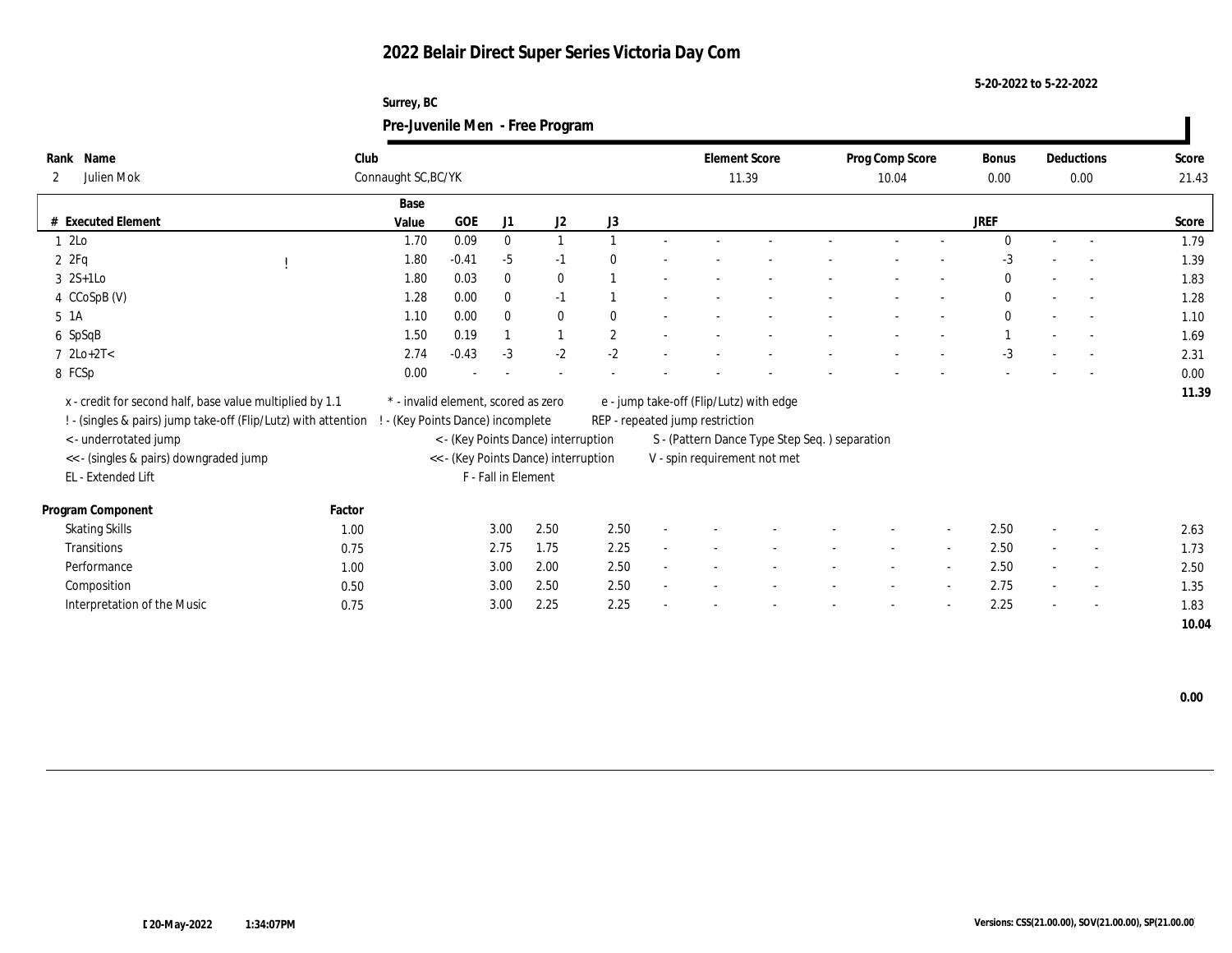**Surrey, BC Pre-Juvenile Men - Free Program**

| Rank Name                                                      | Club   |                                     |                               |                     |                                      |              |                                 | <b>Element Score</b>                          | Prog Comp Score |                          | Bonus        |        | Deductions               | Score |
|----------------------------------------------------------------|--------|-------------------------------------|-------------------------------|---------------------|--------------------------------------|--------------|---------------------------------|-----------------------------------------------|-----------------|--------------------------|--------------|--------|--------------------------|-------|
| Harrison Wu<br>3                                               |        | Inlet SC, BC/YK                     |                               |                     |                                      |              |                                 | 10.54                                         | 8.76            |                          | $0.00\,$     | 0.00   |                          | 19.30 |
|                                                                |        | Base                                |                               |                     |                                      |              |                                 |                                               |                 |                          |              |        |                          |       |
| # Executed Element                                             |        | Value                               | <b>GOE</b>                    | J1                  | J2                                   | J3           |                                 |                                               |                 |                          | <b>JREF</b>  |        |                          | Score |
| $1 \, 2S < +2Lo <$                                             |        | 2.40                                | $-0.48$                       | $-5$                | $-2$                                 | $-3$         |                                 |                                               |                 |                          | -4           |        | $\overline{\phantom{a}}$ | 1.92  |
| 2 $2Lz < +2T <$                                                |        | 1.64                                | $-0.50$                       | $-5$                | $-4$                                 | $-5$         |                                 |                                               |                 |                          | $-5$         |        |                          | 1.14  |
| 3 1A                                                           |        | 1.10                                | 0.00                          | $\mathbf{0}$        | $\bf{0}$                             | $\mathbf{0}$ |                                 |                                               |                 |                          | $\mathbf{0}$ |        | $\sim$                   | 1.10  |
| 4 FCSpB                                                        |        | 1.60                                | $-0.36$                       | $-1$                | $-3$                                 | $-2$         |                                 |                                               |                 |                          | $-3$         |        | $\sim$                   | 1.24  |
| 5 SpSqB                                                        |        | 1.50                                | 0.04                          |                     | $\bf{0}$                             | $\mathbf{0}$ |                                 |                                               |                 |                          | $\mathbf{0}$ |        | $\sim$                   | 1.54  |
| 6 2S                                                           |        | 1.30                                | $-0.16$                       | $-1$                | $-2$                                 | $-1$         |                                 |                                               |                 |                          | $-1$         |        | $\overline{a}$           | 1.14  |
| 72F<                                                           |        | 1.44                                | $-0.51$                       | $-4$                | $-3$                                 | $-4$         |                                 |                                               |                 |                          | $-3$         |        | $\overline{\phantom{a}}$ | 0.93  |
| 8 CCoSpB                                                       |        | 1.70                                | $-0.17$                       | $-1$                | $-2$                                 | $-1$         |                                 |                                               |                 |                          | $\theta$     |        |                          | 1.53  |
| x - credit for second half, base value multiplied by 1.1       |        | * - invalid element, scored as zero |                               |                     |                                      |              |                                 | e - jump take-off (Flip/Lutz) with edge       |                 |                          |              |        |                          | 10.54 |
|                                                                |        |                                     | (Key Points Dance) incomplete |                     |                                      |              | REP - repeated jump restriction |                                               |                 |                          |              |        |                          |       |
| ! - (singles & pairs) jump take-off (Flip/Lutz) with attention |        |                                     |                               |                     |                                      |              |                                 |                                               |                 |                          |              |        |                          |       |
| <- underrotated jump                                           |        |                                     |                               |                     | < - (Key Points Dance) interruption  |              |                                 | S - (Pattern Dance Type Step Seq.) separation |                 |                          |              |        |                          |       |
| << - (singles & pairs) downgraded jump                         |        |                                     |                               |                     | << - (Key Points Dance) interruption |              |                                 | V - spin requirement not met                  |                 |                          |              |        |                          |       |
| EL - Extended Lift                                             |        |                                     |                               | F - Fall in Element |                                      |              |                                 |                                               |                 |                          |              |        |                          |       |
| Program Component                                              | Factor |                                     |                               |                     |                                      |              |                                 |                                               |                 |                          |              |        |                          |       |
| <b>Skating Skills</b>                                          | 1.00   |                                     |                               | 2.75                | 2.00                                 | 2.00         |                                 |                                               |                 | $\overline{\phantom{a}}$ | 2.25         |        | $\overline{\phantom{a}}$ | 2.25  |
| Transitions                                                    | 0.75   |                                     |                               | 2.75                | 1.50                                 | 2.00         |                                 |                                               | $\sim$          | $\sim$                   | 2.00         | $\sim$ | $\sim$                   | 1.55  |
| Performance                                                    | 1.00   |                                     |                               | 2.50                | 2.00                                 | 2.25         |                                 |                                               |                 | $\overline{\phantom{a}}$ | 2.25         |        | $\overline{\phantom{a}}$ | 2.25  |
| Composition                                                    | 0.50   |                                     |                               | 2.50                | 2.25                                 | 2.25         |                                 |                                               |                 | $\overline{\phantom{a}}$ | 2.25         |        | $\sim$                   | 1.16  |
| Interpretation of the Music                                    | 0.75   |                                     |                               | 2.25                | 1.75                                 | 2.25         |                                 |                                               |                 |                          | 2.00         |        | $\sim$                   | 1.55  |
|                                                                |        |                                     |                               |                     |                                      |              |                                 |                                               |                 |                          |              |        |                          | 8.76  |

 **0.00**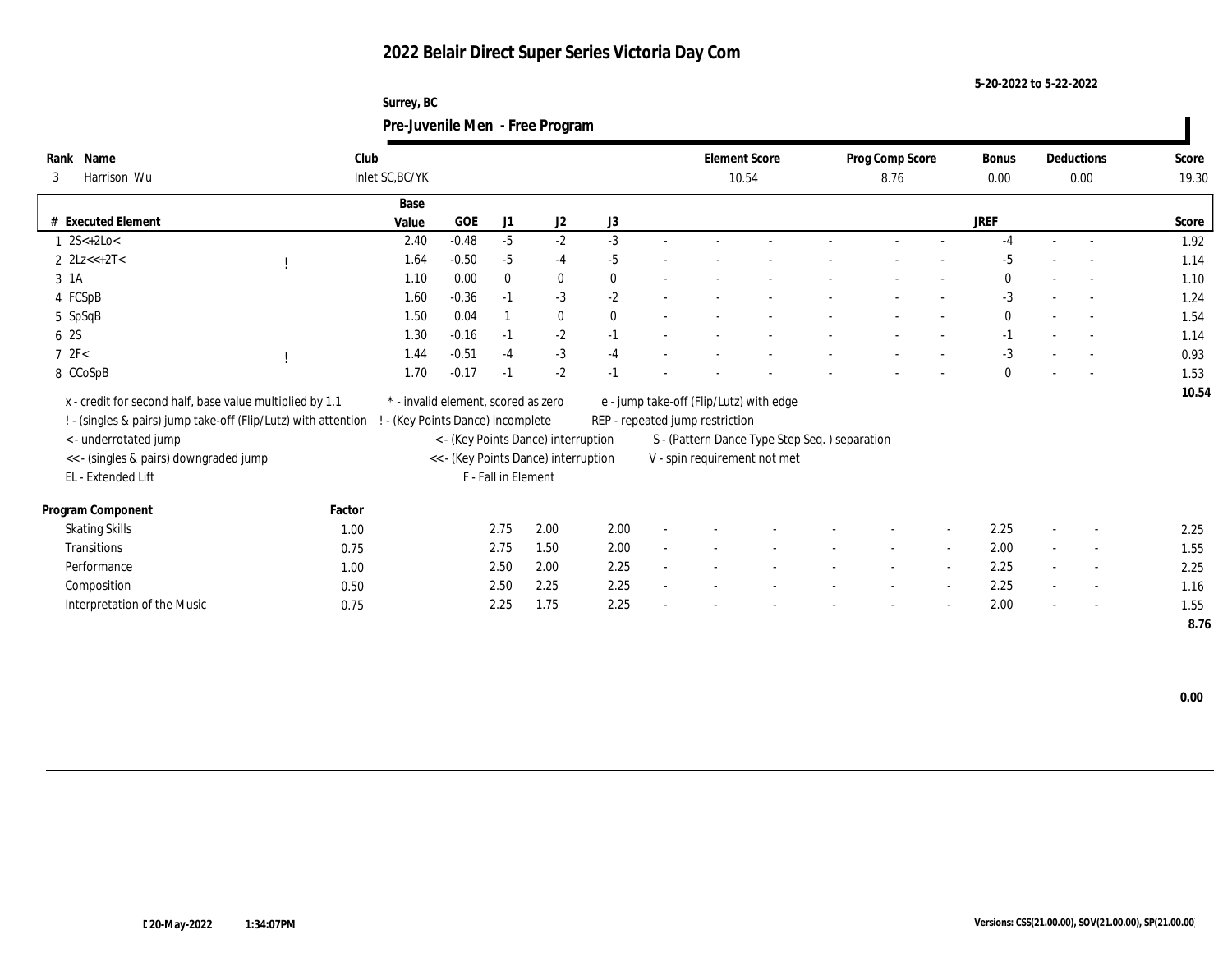#### **Surrey, BC Pre-Juvenile Men - Free Program**

|                  |                                                                |                                   |                                     |                     | ັ                                    |              |  |                                 |                                               |  |                 |        |              |        |                          |       |
|------------------|----------------------------------------------------------------|-----------------------------------|-------------------------------------|---------------------|--------------------------------------|--------------|--|---------------------------------|-----------------------------------------------|--|-----------------|--------|--------------|--------|--------------------------|-------|
| Rank             | Name                                                           | Club                              |                                     |                     |                                      |              |  | <b>Element Score</b>            |                                               |  | Prog Comp Score |        | Bonus        |        | Deductions               | Score |
| 4                | Parsons Li                                                     |                                   | Connaught SC, BC/YK<br>10.80        |                     |                                      |              |  |                                 |                                               |  |                 |        | 0.00         | 0.20   |                          | 18.79 |
|                  |                                                                | Base                              |                                     |                     |                                      |              |  |                                 |                                               |  |                 |        |              |        |                          |       |
|                  | # Executed Element                                             | Value                             | GOE                                 | J1                  | J2                                   | J3           |  |                                 |                                               |  |                 |        | JREF         |        |                          | Score |
|                  | $1 \ 1A+2T$                                                    | 2.40                              | $-0.55$                             | $-5$                | $-3$                                 | $-4$         |  |                                 |                                               |  |                 |        | $-5$         |        |                          | 1.85  |
| 2 2S             |                                                                | 1.30                              | $-0.07$                             | $\bf{0}$            | $-2$                                 | $\mathbf{0}$ |  |                                 |                                               |  |                 |        | $\mathbf{0}$ |        |                          | 1.23  |
| $3 \text{ } 2F<$ |                                                                | 1.44                              | $-0.33$                             | $-2$                | $-2$                                 | $-2$         |  |                                 |                                               |  |                 |        | $-3$         |        |                          | 1.11  |
|                  | 4 CCoSpB (V)                                                   | 1.28                              | $-0.06$                             | $\mathbf{0}$        | $-3$                                 |              |  |                                 |                                               |  |                 |        | $\mathbf{0}$ | $\sim$ |                          | 1.22  |
|                  | $5 \ \ 2Lo+1Lo$                                                | 2.20                              | $-0.34$                             | $-3$                | $-1$                                 | $-2$         |  |                                 |                                               |  |                 |        | $-2$         |        | $\sim$                   | 1.86  |
|                  | 6 SpSqB                                                        | 1.50                              | 0.11                                |                     | $\mathbf{0}$                         | 2            |  |                                 |                                               |  |                 |        | $\mathbf{0}$ |        | $\overline{a}$           | 1.61  |
| $7$ 1Lz          |                                                                | 0.60                              | 0.00                                | $\mathbf{0}$        | $\bf{0}$                             | $\mathbf{0}$ |  |                                 |                                               |  |                 |        | $\bf{0}$     |        |                          | 0.60  |
|                  | 8 FCSpB                                                        | 1.60                              | $-0.28$                             | $-2$                | $-2$                                 | $-1$         |  |                                 |                                               |  |                 |        | $-2$         |        |                          | 1.32  |
|                  | x - credit for second half, base value multiplied by 1.1       |                                   | * - invalid element, scored as zero |                     |                                      |              |  |                                 | e - jump take-off (Flip/Lutz) with edge       |  |                 |        |              |        |                          | 10.80 |
|                  | ! - (singles & pairs) jump take-off (Flip/Lutz) with attention | ! - (Key Points Dance) incomplete |                                     |                     |                                      |              |  | REP - repeated jump restriction |                                               |  |                 |        |              |        |                          |       |
|                  | < - underrotated jump                                          |                                   |                                     |                     | < - (Key Points Dance) interruption  |              |  |                                 | S - (Pattern Dance Type Step Seq.) separation |  |                 |        |              |        |                          |       |
|                  | << - (singles & pairs) downgraded jump                         |                                   |                                     |                     | << - (Key Points Dance) interruption |              |  |                                 | V - spin requirement not met                  |  |                 |        |              |        |                          |       |
|                  | EL - Extended Lift                                             |                                   |                                     | F - Fall in Element |                                      |              |  |                                 |                                               |  |                 |        |              |        |                          |       |
|                  |                                                                |                                   |                                     |                     |                                      |              |  |                                 |                                               |  |                 |        |              |        |                          |       |
|                  | Program Component                                              | Factor                            |                                     |                     |                                      |              |  |                                 |                                               |  |                 |        |              |        |                          |       |
|                  | <b>Skating Skills</b>                                          | 1.00                              |                                     | 2.50                | 1.75                                 | 2.25         |  |                                 |                                               |  |                 |        | 2.00         |        |                          | 2.13  |
|                  | Transitions                                                    | 0.75                              |                                     | 2.25                | 1.25                                 | 2.00         |  |                                 |                                               |  |                 |        | 2.00         |        | $\sim$                   | 1.41  |
|                  | Performance                                                    | 1.00                              |                                     | 2.25                | 1.50                                 | 2.25         |  |                                 |                                               |  |                 | $\sim$ | 2.25         |        | $\overline{\phantom{a}}$ | 2.06  |
|                  | Composition                                                    | 0.50                              |                                     | 2.50                | 1.75                                 | 2.50         |  |                                 |                                               |  |                 | $\sim$ | 2.25         |        | $\overline{\phantom{a}}$ | 1.13  |
|                  | Interpretation of the Music                                    | 0.75                              |                                     | 2.50                | 1.50                                 | 2.00         |  |                                 |                                               |  |                 |        | 1.75         |        |                          | 1.46  |
|                  |                                                                |                                   |                                     |                     |                                      |              |  |                                 |                                               |  |                 |        |              |        |                          | 8.19  |
|                  |                                                                |                                   |                                     |                     |                                      |              |  |                                 |                                               |  |                 |        |              |        |                          |       |

 $\blacksquare$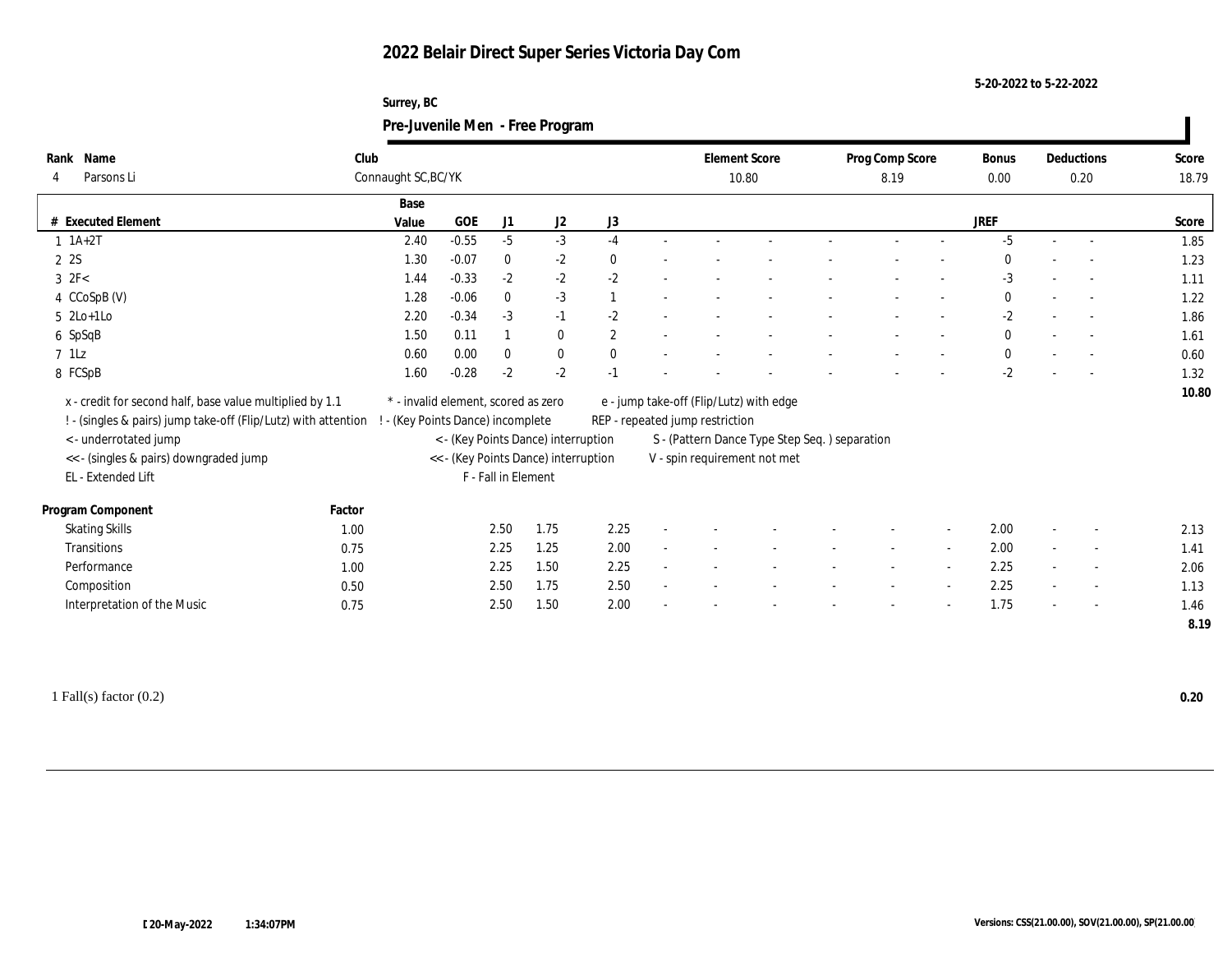#### **Surrey, BC Pre-Juvenile Men - Free Program**

|                                                                |        |                     |                                     |                     | $\sigma$                             |              |        |                                         |                                               |                          |                          |              |                          |                          |       |
|----------------------------------------------------------------|--------|---------------------|-------------------------------------|---------------------|--------------------------------------|--------------|--------|-----------------------------------------|-----------------------------------------------|--------------------------|--------------------------|--------------|--------------------------|--------------------------|-------|
| Name<br>Rank                                                   | Club   |                     |                                     |                     |                                      |              |        | <b>Element Score</b>                    |                                               | Prog Comp Score          |                          | Bonus        |                          | Deductions               | Score |
| Alexander Lu<br>5                                              |        | Coquitlam SC, BC/YK |                                     |                     |                                      |              |        |                                         | 9.55                                          | 7.59                     |                          | $0.00\,$     |                          | 0.40                     | 16.74 |
|                                                                |        | Base                |                                     |                     |                                      |              |        |                                         |                                               |                          |                          |              |                          |                          |       |
| # Executed Element                                             |        | Value               | GOE                                 | J1                  | J2                                   | J3           |        |                                         |                                               |                          |                          | <b>JREF</b>  |                          |                          | Score |
| $1 \t1A+1T$                                                    |        | 1.50                | $-0.19$                             | $\bf{0}$            | $-1$                                 | $-1$         |        |                                         |                                               |                          |                          | $-5$         | $\sim$                   | $\sim$                   | 1.31  |
| $2$ $2$ Lz                                                     |        | 1.68                | $-0.84$                             | $-5$                | $-5$                                 | $-5$         |        |                                         |                                               |                          |                          | $-5$         |                          |                          | 0.84  |
| $3$ 1Lo+1Lo                                                    |        | 1.00                | 0.00                                | $\bf{0}$            | $\bf{0}$                             | $\mathbf{0}$ |        |                                         |                                               |                          |                          | $\mathbf{0}$ |                          | $\overline{\phantom{a}}$ | 1.00  |
| 4 FCSpB                                                        |        | 1.60                | $-0.44$                             | $-3$                | $-3$                                 | $-1$         |        |                                         |                                               |                          |                          | $-4$         |                          | $\sim$                   | 1.16  |
| 5 2Fq                                                          |        | 1.80                | $-0.86$                             | $-5$                | $-4$                                 | $-5$         |        |                                         |                                               |                          |                          | -5           |                          | $\sim$                   | 0.94  |
| 6 SpSqB                                                        |        | 1.50                | $-0.08$                             | $-2$                | $-1$                                 |              |        |                                         |                                               |                          |                          | $\mathbf{0}$ |                          | $\sim$                   | 1.42  |
| 7 2S                                                           |        | 1.30                | $-0.03$                             | $\mathbf{0}$        | $-1$                                 | $\mathbf{0}$ |        |                                         |                                               |                          |                          | $\mathbf{0}$ |                          |                          | 1.27  |
| 8 CCoSpB                                                       |        | 1.70                | $-0.09$                             | $\mathbf{0}$        | $-2$                                 | $\theta$     |        |                                         |                                               |                          |                          | $\mathbf{0}$ |                          |                          | 1.61  |
| x - credit for second half, base value multiplied by 1.1       |        |                     | * - invalid element, scored as zero |                     |                                      |              |        | e - jump take-off (Flip/Lutz) with edge |                                               |                          |                          |              |                          |                          | 9.55  |
|                                                                |        |                     | - (Key Points Dance) incomplete     |                     |                                      |              |        | REP - repeated jump restriction         |                                               |                          |                          |              |                          |                          |       |
| ! - (singles & pairs) jump take-off (Flip/Lutz) with attention |        |                     |                                     |                     |                                      |              |        |                                         |                                               |                          |                          |              |                          |                          |       |
| <- underrotated jump                                           |        |                     |                                     |                     | < - (Key Points Dance) interruption  |              |        |                                         | S - (Pattern Dance Type Step Seq.) separation |                          |                          |              |                          |                          |       |
| << - (singles & pairs) downgraded jump<br>EL - Extended Lift   |        |                     |                                     | F - Fall in Element | << - (Key Points Dance) interruption |              |        |                                         | V - spin requirement not met                  |                          |                          |              |                          |                          |       |
|                                                                |        |                     |                                     |                     |                                      |              |        |                                         |                                               |                          |                          |              |                          |                          |       |
| Program Component                                              | Factor |                     |                                     |                     |                                      |              |        |                                         |                                               |                          |                          |              |                          |                          |       |
| <b>Skating Skills</b>                                          | 1.00   |                     |                                     | 2.50                | 1.75                                 | 2.25         |        |                                         |                                               |                          |                          | 2.00         |                          |                          | 2.13  |
| Transitions                                                    | 0.75   |                     |                                     | 2.00                | 1.50                                 | 2.00         | $\sim$ |                                         |                                               | $\overline{\phantom{a}}$ | $\sim$                   | 1.75         | $\overline{\phantom{a}}$ | $\overline{\phantom{a}}$ | 1.36  |
| Performance                                                    | 1.00   |                     |                                     | 2.25                | 2.00                                 | 1.75         |        |                                         |                                               |                          | $\overline{\phantom{a}}$ | 1.50         |                          | $\overline{\phantom{a}}$ | 1.88  |
| Composition                                                    | 0.50   |                     |                                     | 2.25                | 2.00                                 | 2.00         |        |                                         |                                               |                          |                          | 1.75         |                          | $\sim$                   | 1.00  |
| Interpretation of the Music                                    | 0.75   |                     |                                     | 2.00                | 1.50                                 | 1.50         |        |                                         |                                               |                          | $\overline{\phantom{a}}$ | 1.50         |                          | $\overline{\phantom{a}}$ | 1.22  |
|                                                                |        |                     |                                     |                     |                                      |              |        |                                         |                                               |                          |                          |              |                          |                          | 7.59  |
|                                                                |        |                     |                                     |                     |                                      |              |        |                                         |                                               |                          |                          |              |                          |                          |       |

 $\blacksquare$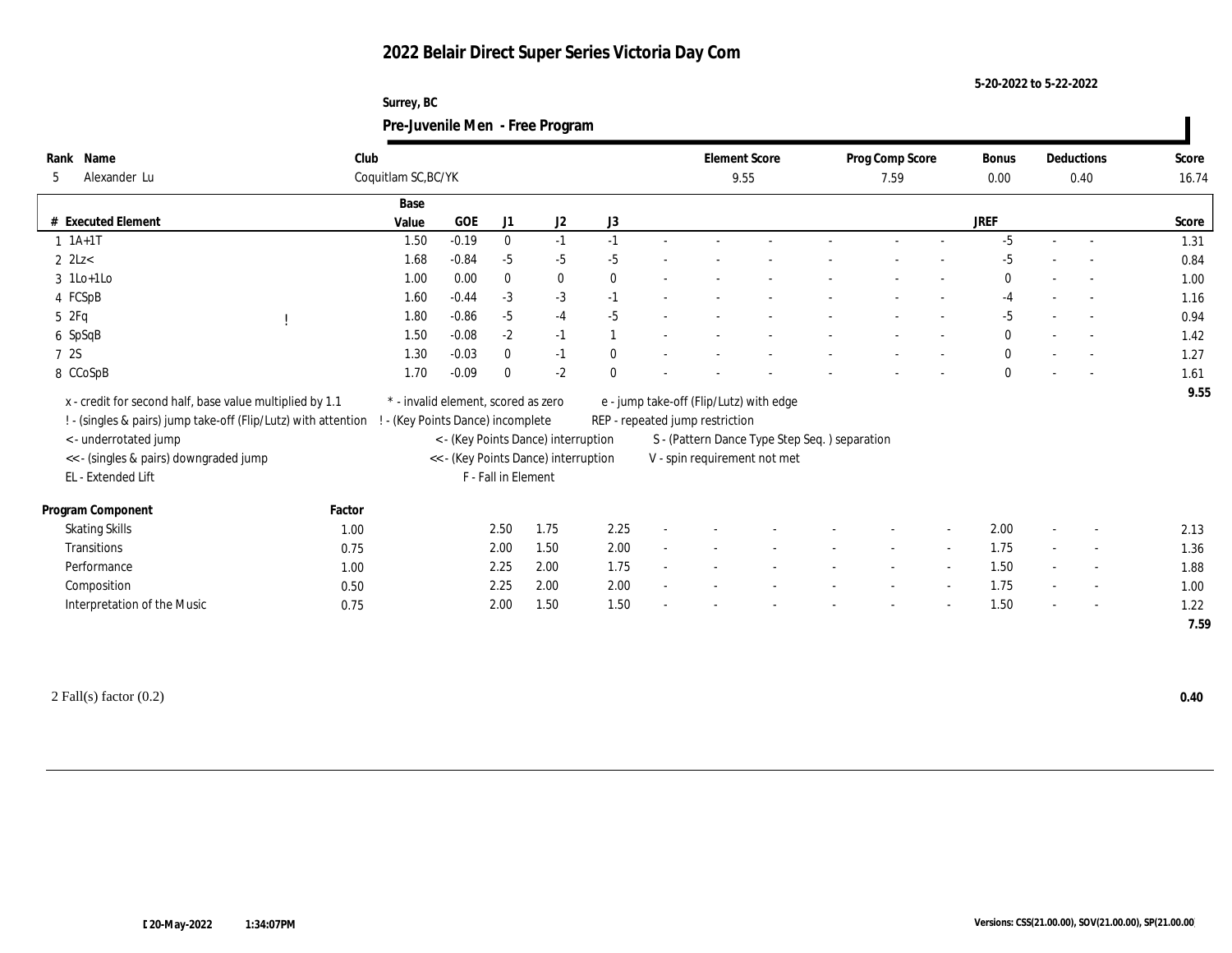#### **Surrey, BC Pre-Juvenile Men - Free Program**

|                                                          |                                                                |                                     |         |                     | $\mathbf{\sigma}$                    |          |        |                                         |                                                |                          |                          |              |                          |                          |       |
|----------------------------------------------------------|----------------------------------------------------------------|-------------------------------------|---------|---------------------|--------------------------------------|----------|--------|-----------------------------------------|------------------------------------------------|--------------------------|--------------------------|--------------|--------------------------|--------------------------|-------|
| Name<br>Rank                                             | Club                                                           |                                     |         |                     |                                      |          |        | <b>Element Score</b>                    |                                                | Prog Comp Score          |                          | Bonus        |                          | Deductions               | Score |
| Zhibao Wang<br>-6                                        |                                                                | Coquitlam SC, BC/YK                 |         |                     |                                      |          |        | 7.66                                    |                                                | 8.03                     |                          | 0.00         |                          | 0.40                     | 15.29 |
|                                                          |                                                                | Base                                |         |                     |                                      |          |        |                                         |                                                |                          |                          |              |                          |                          |       |
| # Executed Element                                       |                                                                | Value                               | GOE     | J1                  | J2                                   | J3       |        |                                         |                                                |                          |                          | JREF         |                          |                          | Score |
| $1 \quad 2Sq$                                            |                                                                | 1.30                                | $-0.16$ | $-2$                | $-1$                                 | $\theta$ |        |                                         |                                                |                          |                          | $-2$         |                          | $\sim$                   | 1.14  |
| $2 \text{ 1A+2T} <<$                                     |                                                                | 1.50                                | $-0.41$ | $-5$                | $-3$                                 | $-4$     |        |                                         |                                                |                          |                          | $-3$         |                          |                          | 1.09  |
| 3 FCSpB                                                  |                                                                | 1.60                                | $-0.32$ | $-2$                | $-2$                                 | $-1$     |        |                                         |                                                |                          |                          | $-3$         |                          |                          | 1.28  |
| $4$ 1Lz                                                  |                                                                | 0.60                                | $-0.06$ | $-2$                | $-1$                                 | $-1$     |        |                                         |                                                |                          |                          | $\mathbf{0}$ |                          |                          | 0.54  |
| 5 SpSqB                                                  |                                                                | 1.50                                | 0.00    | $\mathbf{0}$        | $-1$                                 |          |        |                                         |                                                |                          |                          | $\mathbf{0}$ |                          | $\overline{\phantom{a}}$ | 1.50  |
| $6 \text{ } 2 \text{Lo} <<$                              |                                                                | 0.50                                | $-0.25$ | $-5$                | $-5$                                 | $-5$     |        |                                         |                                                |                          |                          | $-5$         |                          |                          | 0.25  |
| $7 \text{ } 1F + 2T <<$                                  |                                                                | 0.90                                | $-0.25$ | $-5$                | $-5$                                 | $-5$     |        |                                         |                                                |                          |                          | $-5$         |                          |                          | 0.65  |
| 8 CCoSpB (V)                                             |                                                                | 1.28                                | $-0.07$ | $-1$                | $\text{-}2$                          |          |        |                                         |                                                |                          |                          | $\theta$     |                          |                          | 1.21  |
| x - credit for second half, base value multiplied by 1.1 |                                                                | * - invalid element, scored as zero |         |                     |                                      |          |        | e - jump take-off (Flip/Lutz) with edge |                                                |                          |                          |              |                          |                          | 7.66  |
|                                                          |                                                                |                                     |         |                     |                                      |          |        |                                         |                                                |                          |                          |              |                          |                          |       |
|                                                          | ! - (singles & pairs) jump take-off (Flip/Lutz) with attention | ! - (Key Points Dance) incomplete   |         |                     |                                      |          |        | REP - repeated jump restriction         |                                                |                          |                          |              |                          |                          |       |
| <- underrotated jump                                     |                                                                |                                     |         |                     | < - (Key Points Dance) interruption  |          |        |                                         | S - (Pattern Dance Type Step Seq. ) separation |                          |                          |              |                          |                          |       |
| << - (singles & pairs) downgraded jump                   |                                                                |                                     |         |                     | << - (Key Points Dance) interruption |          |        |                                         | V - spin requirement not met                   |                          |                          |              |                          |                          |       |
| EL - Extended Lift                                       |                                                                |                                     |         | F - Fall in Element |                                      |          |        |                                         |                                                |                          |                          |              |                          |                          |       |
| Program Component                                        | Factor                                                         |                                     |         |                     |                                      |          |        |                                         |                                                |                          |                          |              |                          |                          |       |
| <b>Skating Skills</b>                                    | 1.00                                                           |                                     |         | 2.00                | 2.00                                 | 2.25     |        |                                         |                                                |                          |                          | 2.25         |                          |                          | 2.13  |
| Transitions                                              | 0.75                                                           |                                     |         | 2.00                | 1.50                                 | 2.00     | $\sim$ |                                         |                                                | $\overline{\phantom{a}}$ | $\sim$                   | 1.75         | $\sim$                   | $\overline{\phantom{a}}$ | 1.36  |
| Performance                                              | 1.00                                                           |                                     |         | 2.25                | 2.00                                 | 2.25     |        |                                         |                                                |                          | $\overline{\phantom{a}}$ | 2.00         | $\overline{\phantom{a}}$ | $\sim$                   | 2.13  |
| Composition                                              | 0.50                                                           |                                     |         | 2.25                | 2.00                                 | 2.25     |        |                                         |                                                |                          |                          | 2.25         |                          | $\overline{\phantom{a}}$ | 1.10  |
| Interpretation of the Music                              | 0.75                                                           |                                     |         | 1.75                | 1.75                                 | 2.00     |        |                                         |                                                |                          |                          | 1.50         |                          | $\overline{a}$           | 1.31  |
|                                                          |                                                                |                                     |         |                     |                                      |          |        |                                         |                                                |                          |                          |              |                          |                          | 8.03  |
|                                                          |                                                                |                                     |         |                     |                                      |          |        |                                         |                                                |                          |                          |              |                          |                          |       |

 $\blacksquare$